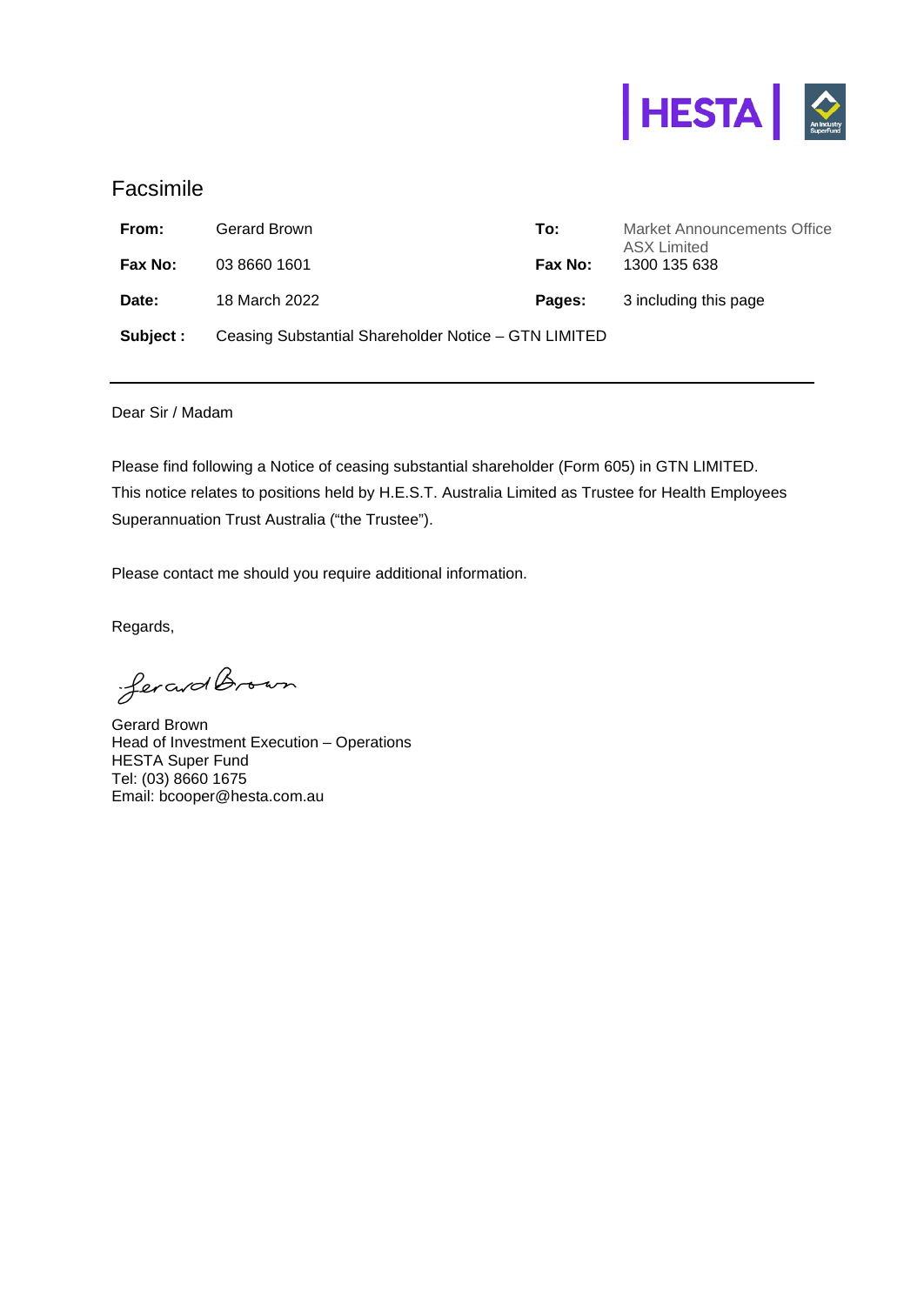## **Form 605**

**Corporations Act 2001 Section 671B** 

# **Notice of ceasing to be a substantial holder**

| To Company Name/Scheme                          | <b>GTN LIMITED</b> |                                                                                          |
|-------------------------------------------------|--------------------|------------------------------------------------------------------------------------------|
| ACN/ARSN                                        | 606 841 801        |                                                                                          |
|                                                 |                    |                                                                                          |
| 1. Details of substantial holder (1)            |                    |                                                                                          |
| Name                                            |                    | H.E.S.T Australia Limited as Trustee for Health Employees Superannuation Trust Australia |
| ACN/ARSN (if applicable)                        | 006 818 695        |                                                                                          |
|                                                 |                    |                                                                                          |
| The holder ceased to be a substantial holder on |                    | 16/03/2022                                                                               |
| The previous notice was given to the company on |                    | 15/11/2019                                                                               |
| The previous notice was dated                   |                    | 15/11/2019                                                                               |

#### **2. Changes in relevant interests**

Particulars of each change in, or change in the nature of, a relevant interest of the substantial holder or an associate in voting securities of the company or scheme, since the substantial holder was last required to give a substantial holding notice to the company or scheme are as follows:

| Date of    | Person whose relevant           | Nature of    | Consideration given in | Class and number of        | Person's votes |
|------------|---------------------------------|--------------|------------------------|----------------------------|----------------|
| change     | interest changed                | change (6)   | relation to change (7) | securities affected        | affected       |
| Open       | H.E.S.T. Australia Limited      |              |                        |                            | 13,653,482     |
|            | as Trustee for Health           |              |                        | <b>Fully Paid Ordinary</b> |                |
|            | <b>Employees Superannuation</b> |              |                        |                            |                |
|            | <b>Trust Australia</b>          |              |                        |                            |                |
| 19/12/2019 |                                 | Purchase     | 324,158.79             | 425,355                    | 425,355        |
| 20/12/2019 |                                 | Purchase     | 3,366.37               | 4,427                      | 4,427          |
| 12/02/2020 |                                 | Purchase     | 334,749.50             | 425,263                    | 425,263        |
| 26/03/2020 |                                 | <b>Sales</b> | 6,805.20               | 15,156                     | 15,156         |
| 31/03/2020 |                                 | <b>Sales</b> | 159,486.28             | 376,528                    | 376,528        |
|            |                                 |              |                        |                            |                |
| 13/10/2020 |                                 | <b>Sales</b> | 872,169.31             | 2,498,784                  | 2,498,784      |
| 14/10/2020 |                                 | <b>Sales</b> | 177,486.75             | 507,105                    | 507,105        |
| 16/10/2020 |                                 | Purchase     | 15,075.94              | 40,417                     | 40,417         |
| 19/10/2020 |                                 | Purchase     | 23,568.02              | 62,779                     | 62,779         |
| 21/10/2020 |                                 | Purchase     | 240.89                 | 617                        | 617            |
| 22/10/2020 |                                 | Purchase     | 742.41                 | 1,854                      | 1,854          |
| 3/11/2020  |                                 | Purchase     | 4,232.73               | 10,704                     | 10,704         |
| 16/03/2022 |                                 | <b>Sales</b> | 3,090,000.00           | 6,000,000                  | 6,000,000      |
|            |                                 |              |                        |                            |                |
|            |                                 | Close        |                        |                            | 5,280,023      |